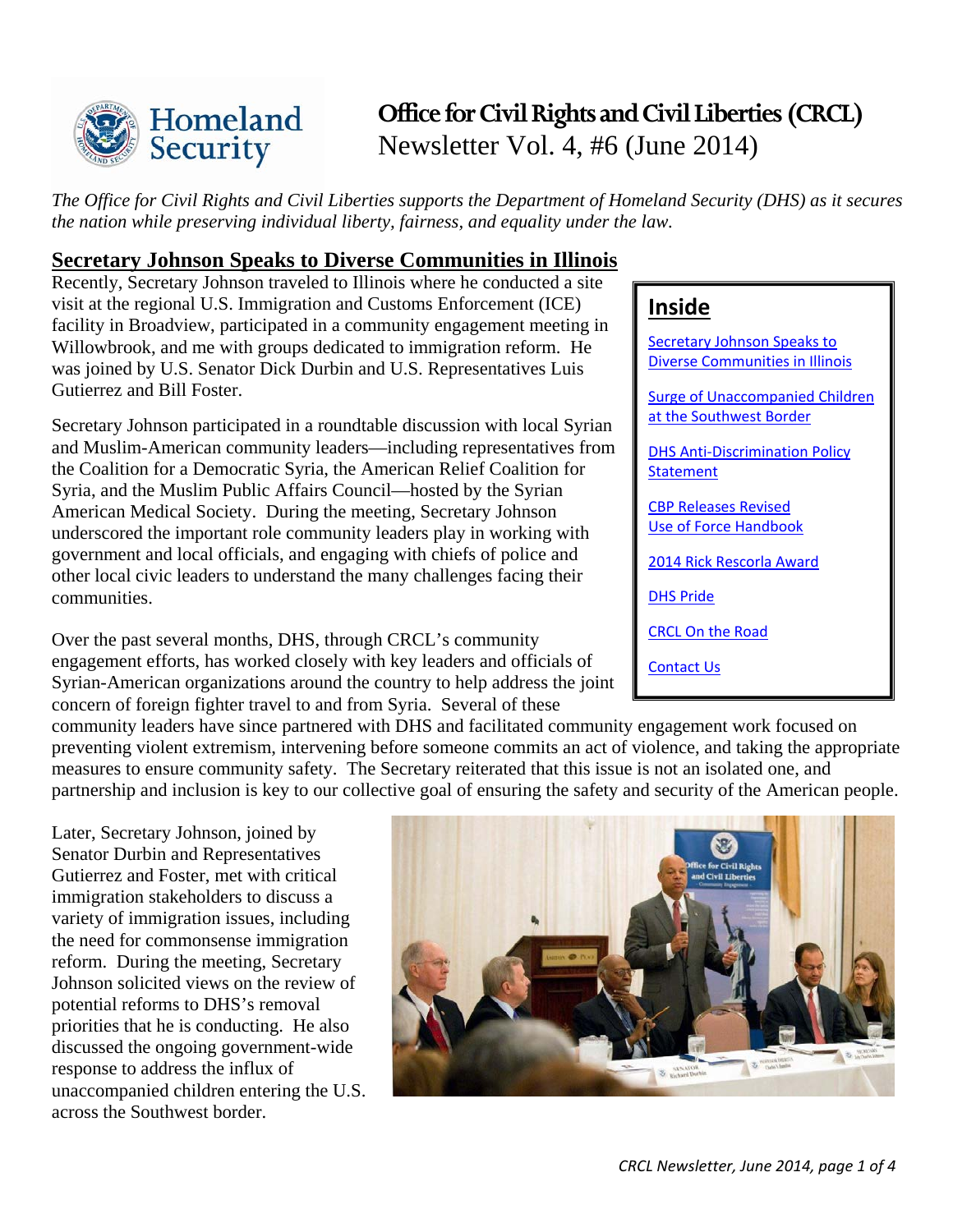# <span id="page-1-0"></span>**Surge of Unaccompanied Children at the Southwest Border**

The rising flow of unaccompanied children crossing the Southwest border is a priority of the Administration and DHS. At the direction of President Barack Obama, Secretary Johnson established an interagency Unified Coordination Group to leverage federal resources to provide humanitarian assistance to children at the Southwest border. This effort includes DHS and all its Components, the Departments of Defense, Justice, Health and Human Services (HHS), State, and the General Services Administration. Secretary Johnson appointed Federal Emergency Management Agency Administrator Craig Fugate to serve as the Federal Coordinating Official for this effort.



Pursuant to the law, DHS, through U.S. Customs

and Border Protection (CBP), is mandated to transport unaccompanied children into the hands of HHS within 72 hours. As part of federal response efforts, additional facilities are being used, medical teams have deployed, and transportation is being coordinated to achieve the goal of transferring children within the required timeframe. CBP will maintain primary responsibility for border security operations and, working with ICE, provide for the proper care of unaccompanied children when they are in temporary DHS custody. The Department has released an [infographic](http://www.dhs.gov/unaccompanied-children-southwest-border) (above), both in English and Spanish, illustrating the interagency effort to address this situation.

### <span id="page-1-1"></span>**DHS Anti-Discrimination Policy Statement**

On June 12, Secretary Johnson issued the [DHS Anti-discrimination Policy Statement.](http://www.dhs.gov/sites/default/files/publications/revised-antidiscrimination-policy-statement_06-12-2014.pdf) The Statement was recently revised to add gender identity discrimination to the list of prohibited forms of discrimination. The list already included protections against the following types of discrimination: race, color, religion, sex (including pregnancy), national origin, age, disability, genetic information, marital status, political affiliation, whistleblower activity, sexual orientation, parental status, and military service (past, present, or future), and against retaliation for participation in EEO activity or opposition to discrimination. DHS is one of many executive agencies that has added gender identity to their policies, as a form of sex discrimination.

### <span id="page-1-2"></span>**CBP Releases Revised Use of Force Handbook**

Following the recent release of a [Directive](http://www.cbp.gov/sites/default/files/documents/Use%20of%20Safe%20Tactics%20and%20Techniques.pdf) on use of safe tactic and techniques, CBP has also [revised its use](http://www.cbp.gov/sites/default/files/documents/UseofForcePolicyHandbook.pdf)  [of force policy handbook](http://www.cbp.gov/sites/default/files/documents/UseofForcePolicyHandbook.pdf) that incorporates law enforcement best practices and reflects CBP's commitment to ensure the safety of the public and its law enforcement personnel. The revised handbook was reviewed by the Police Executive Research Forum and DHS Office of Inspector General.

Changes to the handbook include: requiring additional training in the use of safe tactics and instituting the



requirement to carry less-lethal devices, based on operational needs and requirements. In addition, CBP is undertaking a comprehensive review and redesign of its basic training curriculum; establishing a center of excellence to continuously evaluate use of force policy and procedures; and installing border fence training venues and purchasing use of force training simulator systems designed to provide officers and agents with a more realistic and job-specific training experience.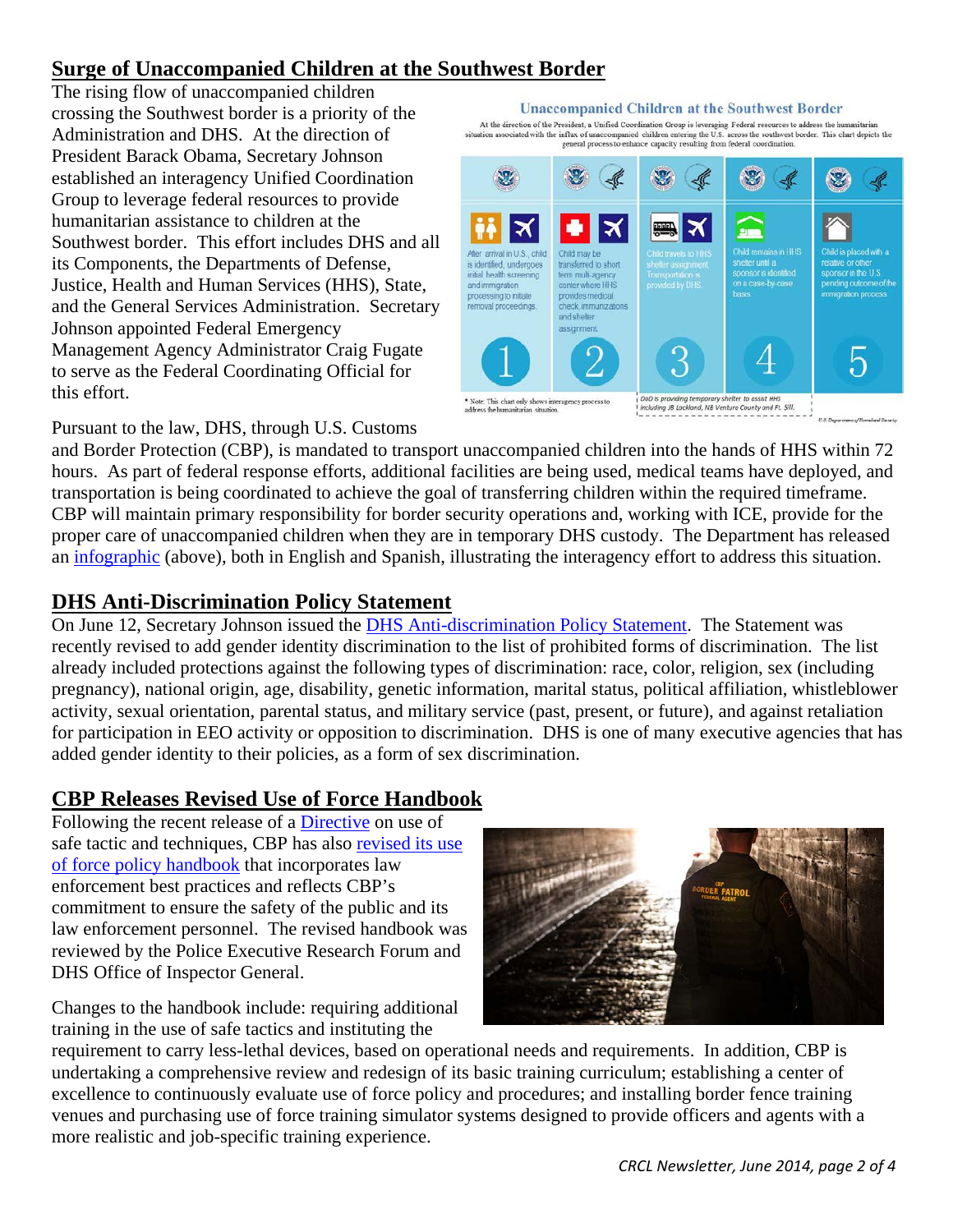## <span id="page-2-0"></span>**Nominations for 2014 Rick Rescorla National Award for Resilience**

DHS is seeking nominations for the 2014 [Rick Rescorla National Award for Resilience](http://www.dhs.gov/rick-rescorla-national-award-resilience) that will recognize leadership in fostering resilience during 2013. The Rick Rescorla Award is DHS's national resilience award for superior leadership and innovation by a private sector individual or organization who exemplifies the qualities and achievements of Rick Rescorla. While the award is for individuals and organizations in the private sector, volunteer responders—firefighters, emergency medical providers, and law enforcement personnel—are also eligible. In addition, local government officials, including first responders, are encouraged to nominate individuals or organizations in their communities. This year, there will be two separate awards for organizations, one for for-profit and the other for not-for-profit.

Rick Rescorla served as Vice President of Security for Morgan Stanley in its World Trade Center headquarters. Following the 1993 terrorist attacks on the World Trade Center, Rescorla regularly drilled his Morgan Stanley employees in disaster preparedness and response, especially evacuation. On 9/11, Rescorla led a massive evacuation of Morgan Stanley's 2,700-person workforce located in the South Tower. Rick Rescorla died on 9/11 as he returned to the South Tower in order to assist others.

Candidates may be nominated until **July 17, 2014, 11:59 p.m. (EDT)**. All nominations must be submitted by email to: [rescorlaaward@hq.dhs.gov.](mailto:rescorlaaward@hq.dhs.gov) For further information, including the nomination form, please visit: [www.dhs.gov/rick-rescorla-national-award-resilience.](http://www.dhs.gov/rick-rescorla-national-award-resilience)

### <span id="page-2-1"></span>**DHS Pride**

Secretary Johnson accepted the 2014 Award of Service at DHS Pride's annual event to commemorate LGBT Pride Month. He received the award for his leadership in efforts that led to the repeal of the Don't Ask Don't Tell (DADT) policy in 2011.

During his tenure as General Counsel for the Department of Defense, Secretary Johnson led the Comprehensive Review Working Group's risk assessment of the potential repeal of DADT. In these efforts, the working group held 95 information exchange forums with servicemen at 51 military bases, and conducted a comprehensive survey of attitudes towards working with open LGBT servicemen. He expressed the



repeal has gone much smoother than he had predicted. "It was an idea whose time had come and I believe that the military is stronger as a result," he said.

[DHS Pride,](http://dhspride.org/) one of the Department's largest recognized employee organizations, works to eliminate prejudice and discrimination and educate policymakers, managers, and other employees concerning LGBT issues. Watch video of DHS Pride's [2014 Award of Service ceremony.](https://www.youtube.com/watch?v=fROVFCR1dpg)

*Correction—Please note that the photo on page 3 of the May 2014 newsletter, which included Deputy Secretary Mayorkas, was erroneously cited as having been taken at the launch of CRCL's new community engagement roundtable in Brooklyn. The photo was actually taken at CRCL's quarterly Manhattan roundtable.*

# <span id="page-2-2"></span>**CRCL on the Road, June**

### *June 2-6 – Copenhagen, Denmark*

CRCL delivered CVE-focused presentations and convened a roundtable with the Somali community in Denmark.

### *June 4-6 – Ottawa, Canada*

CRCL participated in the Five Country Ministerial CVE Working Group meeting, chaired by the Canadian government.